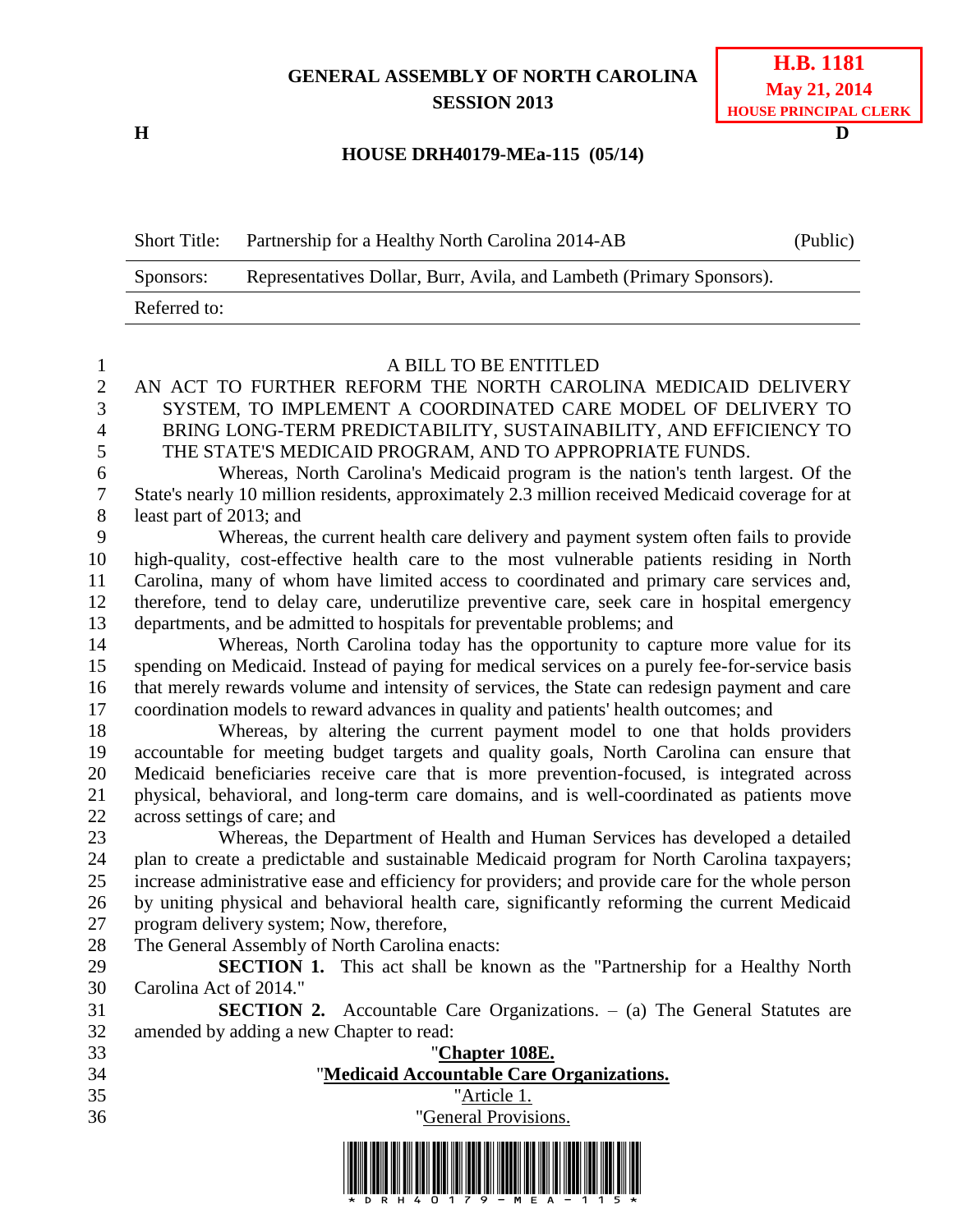|                                                                                      |            | <b>General Assembly of North Carolina</b><br><b>Session 2013</b>                  |  |  |
|--------------------------------------------------------------------------------------|------------|-----------------------------------------------------------------------------------|--|--|
| "§ 108E-1. Definitions.                                                              |            |                                                                                   |  |  |
| The following definitions apply in this Chapter, unless the context clearly requires |            |                                                                                   |  |  |
| otherwise:                                                                           |            |                                                                                   |  |  |
|                                                                                      | $\Omega$   | Accountable Care Organization or ACO. – An entity created to include more         |  |  |
|                                                                                      |            | than one health care provider that is intended to be associated with a defined    |  |  |
|                                                                                      |            | population of patients and is accountable for the quality and cost of care that   |  |  |
|                                                                                      |            | is delivered to a defined population of patients and through which health         |  |  |
|                                                                                      |            | care providers share in savings created by (i) improving the quality of care to   |  |  |
|                                                                                      |            | the defined population of patients and (ii) reducing the growth of the cost of    |  |  |
|                                                                                      |            | care delivered to the defined population.                                         |  |  |
|                                                                                      | <u>(2)</u> | Department. - The North Carolina Department of Health and Human                   |  |  |
|                                                                                      |            | Services.                                                                         |  |  |
|                                                                                      | (3)        | Division. – The Division of Medical Assistance of the North Carolina              |  |  |
|                                                                                      |            | Department of Health and Human Services.                                          |  |  |
|                                                                                      | (4)        | Health care provider. $-$ Any person who is licensed to practice as a physician   |  |  |
|                                                                                      |            | or a physician assistant, nurse practitioner, or clinical nurse specialist under  |  |  |
|                                                                                      |            | Chapter 90 of the General Statutes.                                               |  |  |
|                                                                                      | (5)        | <u>Hospital. – Any facility which has an organized medical staff and which is</u> |  |  |
|                                                                                      |            | designed, used, and operated to provide health, diagnostic, and therapeutic       |  |  |
|                                                                                      |            | services, and continuous nursing care primarily to inpatients where such care     |  |  |
|                                                                                      |            | and services are rendered under the supervision and direction of physicians       |  |  |
|                                                                                      |            | licensed under Article 1 of Chapter 90 of the General Statutes to two or more     |  |  |
|                                                                                      |            | persons over a period in excess of 24 hours.                                      |  |  |
|                                                                                      | (6)        | Local Management Entity Managed Care Organization or LME/MCO. -                   |  |  |
|                                                                                      |            | Consistent with G.S. 122C-3(20c), a local management entity that is under         |  |  |
|                                                                                      |            | contract with the Department to manage North Carolina's Medicaid and              |  |  |
|                                                                                      |            | State-funded mental health, developmental disabilities, and substance abuse       |  |  |
|                                                                                      |            | services (MHDDSAS) pursuant to the combined Medicaid Waiver program               |  |  |
|                                                                                      |            | authorized under section 1915(b) and section 1915(c) of the Social Security       |  |  |
|                                                                                      |            | Act. In the event that one or more of the LME/MCOs should merge or                |  |  |
|                                                                                      |            | otherwise reorganize, the meaning of the term for purposes of this Chapter        |  |  |
|                                                                                      |            | shall be the successor entity.                                                    |  |  |
|                                                                                      | (7)        | Medicaid. – The Medical Assistance program authorized under                       |  |  |
|                                                                                      |            | G.S. 108A-54 and as set forth in the North Carolina State Plan of Medical         |  |  |
|                                                                                      |            | Assistance. For purposes of this Chapter, the term "Medicaid" shall also          |  |  |
|                                                                                      |            | include the Health Insurance Program for Children authorized by                   |  |  |
|                                                                                      |            | G.S. 108A-70.25 (known as "NC Health Choice") and as set forth in the             |  |  |
|                                                                                      |            | North Carolina State Plan of the Health Insurance Program for Children.           |  |  |
|                                                                                      | (8)        | Medicaid ACO. – An ACO qualified to participate in the Department's               |  |  |
|                                                                                      |            | Medicaid ACO Program.                                                             |  |  |
|                                                                                      | (9)        | Medicaid ACO Program. - Program administered by the Department                    |  |  |
|                                                                                      |            | whereby Medicaid ACOs are assigned an annual budget based on a trended,           |  |  |
|                                                                                      |            | risk-adjusted health cost history of assigned beneficiaries and claims of         |  |  |
|                                                                                      |            | assigned beneficiaries are debited against the budget. ACOs share in savings      |  |  |
|                                                                                      |            | or losses realized, with the outcome tied to ACOs' performance on                 |  |  |
|                                                                                      |            | predetermined quality measures.                                                   |  |  |
|                                                                                      | (10)       | Primary Care Physician or PCP. $-$ A health care provider in family practice,     |  |  |
|                                                                                      |            | internal medicine, obstetrics/gynecology, or pediatrics who is the patient's      |  |  |
|                                                                                      |            | first contact for health care in an ambulatory setting and who coordinates all    |  |  |
|                                                                                      |            | of the beneficiary's health care services and who initiates and monitors          |  |  |
|                                                                                      |            | referrals for specialty care.                                                     |  |  |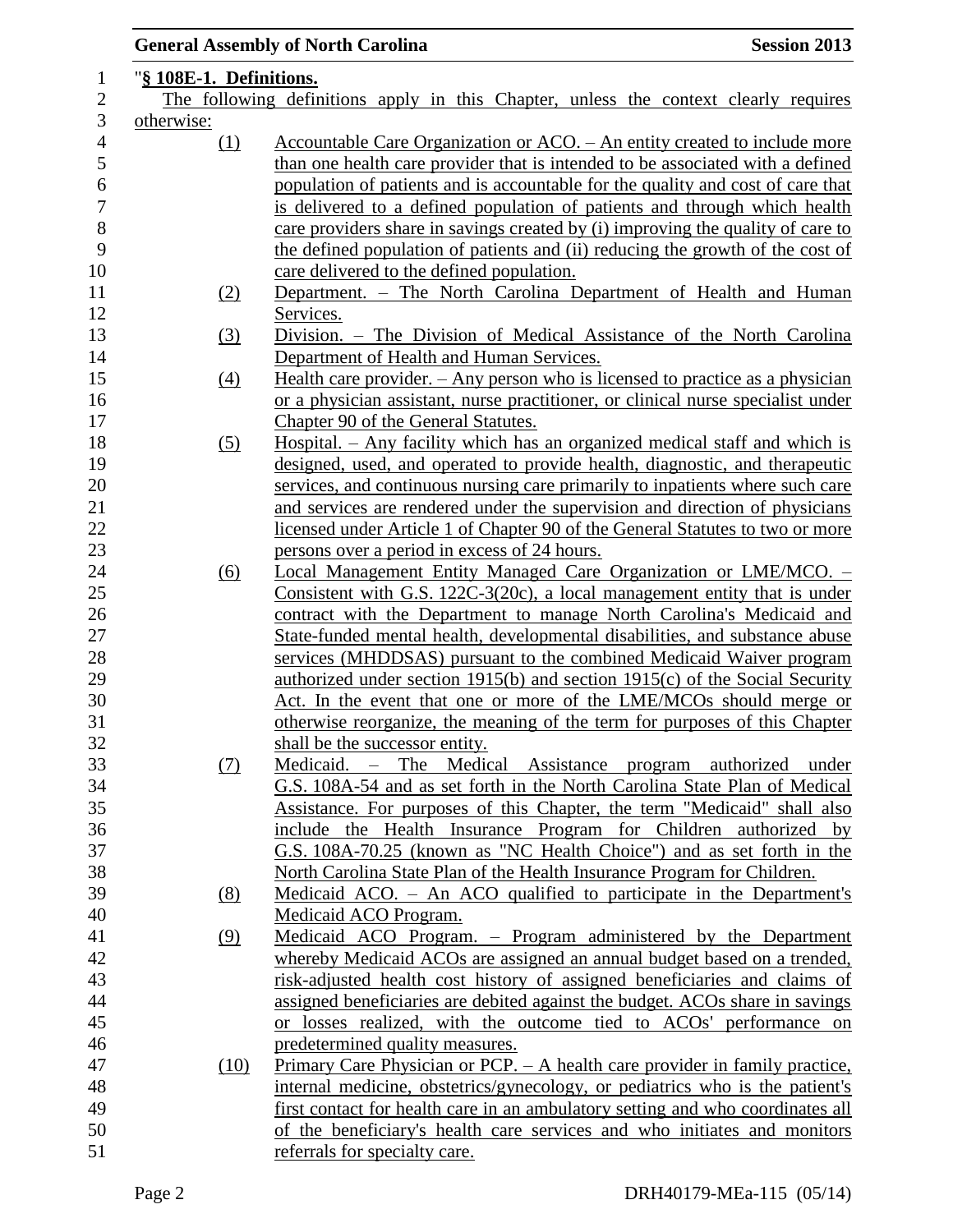|                  |                                                                                              | <b>General Assembly of North Carolina</b><br><b>Session 2013</b>                                  |  |  |  |  |
|------------------|----------------------------------------------------------------------------------------------|---------------------------------------------------------------------------------------------------|--|--|--|--|
| $\mathbf{1}$     | "§ 108E-2. Establishment of Medicaid ACO Program.                                            |                                                                                                   |  |  |  |  |
| $\overline{c}$   | The Department of Health and Human Services shall establish a Medicaid ACO Program to        |                                                                                                   |  |  |  |  |
| 3                | begin reforming North Carolina's current fee-for-service system in a manner modeled by the   |                                                                                                   |  |  |  |  |
| $\overline{4}$   |                                                                                              | federal Medicare Shared Savings Program, 42 C.F.R. Part 425, with adaptations necessary to        |  |  |  |  |
| $\mathfrak{S}$   |                                                                                              | reflect the needs and strengths of North Carolina's Medicaid program and its health care          |  |  |  |  |
| 6                |                                                                                              | community. It is the intent of the General Assembly that all eligible Medicaid beneficiaries will |  |  |  |  |
| $\boldsymbol{7}$ |                                                                                              | eventually receive services through a Medicaid ACO.                                               |  |  |  |  |
| $8\,$            |                                                                                              | "§ 108E-3. Powers and duties of the Secretary.                                                    |  |  |  |  |
| 9                |                                                                                              | The Secretary of Health and Human Services shall do all of the following:                         |  |  |  |  |
| 10               | (1)                                                                                          | Oversee development and implementation of the Medicaid ACO Program.                               |  |  |  |  |
| 11               | (2)                                                                                          | Enforce the provisions of this Chapter and the rules adopted pursuant to this                     |  |  |  |  |
| 12               |                                                                                              | Chapter.                                                                                          |  |  |  |  |
| 13               | (3)                                                                                          | Establish a process and criteria for the submission, review, and approval or                      |  |  |  |  |
| 14               |                                                                                              | disapproval of Medicaid ACO Program applications.                                                 |  |  |  |  |
| 15               | (4)                                                                                          | Adopt rules specifying the content and format of Medicaid ACO Program                             |  |  |  |  |
| 16               |                                                                                              | applications.                                                                                     |  |  |  |  |
| 17               | (5)                                                                                          | Review Medicaid ACO Program applications and, upon approval of an                                 |  |  |  |  |
| 18               |                                                                                              | application, certify the submitting entity to participate in the Medicaid ACO                     |  |  |  |  |
| 19               |                                                                                              | Program.                                                                                          |  |  |  |  |
| 20               | (6)                                                                                          | Establish comprehensive, cohesive oversight and monitoring procedures and                         |  |  |  |  |
| 21               |                                                                                              | processes to ensure continuous compliance by Medicaid ACOs with State                             |  |  |  |  |
| 22               | and federal policies, laws, and standards.                                                   |                                                                                                   |  |  |  |  |
| 23               | (7)                                                                                          | Monitor Medicaid ACOs to ensure that they are collectively meeting                                |  |  |  |  |
| $24\,$           |                                                                                              | Program performance goals.                                                                        |  |  |  |  |
| 25               | (8)                                                                                          | Adopt rules governing the assignment of beneficiaries into Medicaid ACOs.                         |  |  |  |  |
| 26               | (9)                                                                                          | Adopt rules establishing procedures for waiver of rules adopted by the                            |  |  |  |  |
| 27               |                                                                                              | Secretary under this Chapter.                                                                     |  |  |  |  |
| $28\,$           | (10)                                                                                         | Administer and enforce rules that are conditions of participation for federal                     |  |  |  |  |
| 29               |                                                                                              | and State financial aid.                                                                          |  |  |  |  |
| 30               | (11)                                                                                         | Develop a methodology for setting ACO-specific spending benchmarks                                |  |  |  |  |
| 31               | under the Medicaid ACO Program and calculating cost savings or losses and                    |                                                                                                   |  |  |  |  |
| 32               |                                                                                              | determining amounts owed to or by ACOs.                                                           |  |  |  |  |
| 33               | (12)                                                                                         | Enforce the protection of the rights of Medicaid enrollees served by                              |  |  |  |  |
| 34               |                                                                                              | Medicaid ACOs.                                                                                    |  |  |  |  |
| 35               | (13)                                                                                         | Implement standard forms, contracts, processes, and procedures to be used                         |  |  |  |  |
| 36               |                                                                                              | in the Medicaid ACO Program.                                                                      |  |  |  |  |
| 37               | (14)                                                                                         | Adopt rules establishing a procedure to provide continued care coordination                       |  |  |  |  |
| 38               |                                                                                              | upon a Medicaid ACO's dissolution or termination from the Medicaid ACO                            |  |  |  |  |
| 39               |                                                                                              | Program.                                                                                          |  |  |  |  |
| 40               | (15)                                                                                         | Adopt rules for public reporting by the Medicaid ACO of quality measures                          |  |  |  |  |
| 41               |                                                                                              | and organizational information.                                                                   |  |  |  |  |
| 42               | (16)                                                                                         | Adopt such rules and regulations governing the ongoing oversight and                              |  |  |  |  |
| 43               |                                                                                              | monitoring of the quality of care delivered to Medicaid beneficiaries served                      |  |  |  |  |
| 44               | by the Medicaid ACOs and such other requirements as the Secretary deems                      |                                                                                                   |  |  |  |  |
| 45               | necessary to carry out the provisions of this Chapter.                                       |                                                                                                   |  |  |  |  |
| 46               | "Article 2.                                                                                  |                                                                                                   |  |  |  |  |
| 47               |                                                                                              | "Minimum Requirements for Medicaid ACO Program Participation.                                     |  |  |  |  |
| 48               | "§ 108E-4. Applications for certification as a Medicaid ACO.                                 |                                                                                                   |  |  |  |  |
| 49               | The Department shall develop a process to certify applicants for participation in the<br>(a) |                                                                                                   |  |  |  |  |
| 50               | Medicaid ACO Program and shall ensure any approved applicant meets the minimum               |                                                                                                   |  |  |  |  |
| 51               | requirements specified in this Article.                                                      |                                                                                                   |  |  |  |  |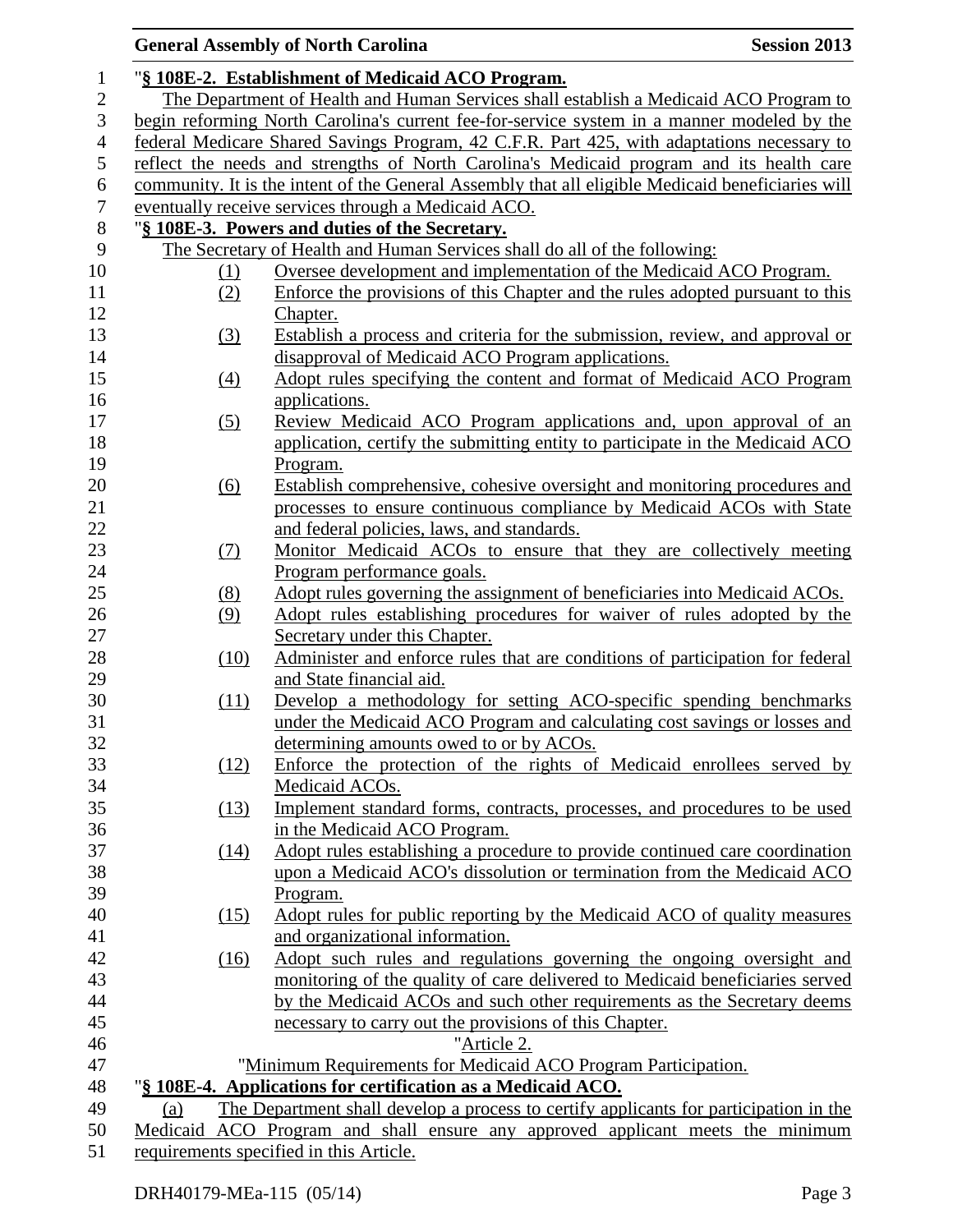|                  |                                                                                         |            | <b>General Assembly of North Carolina</b>                                                                                                                             | <b>Session 2013</b> |  |
|------------------|-----------------------------------------------------------------------------------------|------------|-----------------------------------------------------------------------------------------------------------------------------------------------------------------------|---------------------|--|
| 1                | (b)                                                                                     |            | The Department shall deny certification to any ACO applicant that the Department                                                                                      |                     |  |
| $\overline{c}$   |                                                                                         |            | determines does not adequately describe how it will establish and maintain an ongoing process                                                                         |                     |  |
| 3                | for quality assurance and quality improvement or does not meet the requirements of this |            |                                                                                                                                                                       |                     |  |
| $\overline{4}$   |                                                                                         |            | Chapter. Applicants denied certification shall be afforded the opportunity to reapply for                                                                             |                     |  |
| 5                |                                                                                         |            | consideration to participate in the following ACO contract period.                                                                                                    |                     |  |
| $\sqrt{6}$       | (c)                                                                                     |            | The application shall require the applicant to document how it (i) plans to promote                                                                                   |                     |  |
| $\boldsymbol{7}$ |                                                                                         |            | evidence-based medicine, promote beneficiary engagement, report internally on quality and                                                                             |                     |  |
| $8\,$            |                                                                                         |            | cost metrics, and ensure coordination of care for beneficiaries assigned to it and (ii) will                                                                          |                     |  |
| 9                |                                                                                         |            | emphasize patient-centeredness and contribute to whole-person care.                                                                                                   |                     |  |
| 10               | (d)                                                                                     |            | The application shall require the applicant to commit to become accountable for the                                                                                   |                     |  |
| 11               |                                                                                         |            | quality, cost, and overall care of the beneficiaries assigned to it.                                                                                                  |                     |  |
| 12               | (e)                                                                                     |            | The application shall require the applicant to demonstrate the capability of receiving                                                                                |                     |  |
| 13               |                                                                                         |            | and distributing shared savings; repaying shared losses; establishing, reporting, and ensuring                                                                        |                     |  |
| 14               |                                                                                         |            | that all participating providers comply with program requirements, including quality                                                                                  |                     |  |
| 15               |                                                                                         |            | performance standards; and performing other requisite ACO functions as set forth in statute and                                                                       |                     |  |
| 16               | regulation.                                                                             |            |                                                                                                                                                                       |                     |  |
| 17               | (f)                                                                                     |            | The application shall require the applicant to demonstrate how it intends to                                                                                          |                     |  |
| 18               |                                                                                         |            | distribute any savings and assign any losses based on the participating providers' respective                                                                         |                     |  |
| 19               |                                                                                         |            | roles in the coordination and delivery of care for assigned beneficiaries. The Department shall                                                                       |                     |  |
| 20               |                                                                                         |            | not approve an application that provides a distribution formula that apportions solely on claim                                                                       |                     |  |
| 21               | dollar value.                                                                           |            |                                                                                                                                                                       |                     |  |
| 22               |                                                                                         |            | "§ 108E-5. Medicaid ACO organization and governance.                                                                                                                  |                     |  |
| 23               | (a)                                                                                     |            | A Medicaid ACO shall be organized as an entity recognized and authorized to                                                                                           |                     |  |
| 24               |                                                                                         |            | conduct business in North Carolina.                                                                                                                                   |                     |  |
| 25<br>26         | (b)<br><u>following:</u>                                                                |            | A Medicaid ACO may be sponsored and constituted by any or a combination of the                                                                                        |                     |  |
| 27               |                                                                                         | <u>(1)</u> | Group practice arrangements comprised of health care providers.                                                                                                       |                     |  |
| 28               |                                                                                         | (2)        | Networks of individually licensed health care providers.                                                                                                              |                     |  |
| 29               |                                                                                         | (3)        | Hospitals that employ licensed health care providers.                                                                                                                 |                     |  |
| 30               |                                                                                         | (4)        | Joint venture arrangements of hospitals and health care providers.                                                                                                    |                     |  |
| 31               |                                                                                         | (5)        | Safety net organizations such as critical access hospitals, federally qualified                                                                                       |                     |  |
| 32               |                                                                                         |            | health centers, and rural health clinics.                                                                                                                             |                     |  |
| 33               | (c)                                                                                     |            | A Medicaid ACO shall be managed by a designated executive and shall operate                                                                                           |                     |  |
| 34               |                                                                                         |            | under a management structure that includes both administrative and clinical controls.                                                                                 |                     |  |
| 35               | (d)                                                                                     |            | A Medicaid ACO shall be governed by a governing body having adequate authority                                                                                        |                     |  |
| 36               |                                                                                         |            | to execute statutory functions of the Medicaid ACO. Health care providers or hospital                                                                                 |                     |  |
| 37               |                                                                                         |            | representatives shall comprise the majority of the governing body and the governing body shall                                                                        |                     |  |
| 38               |                                                                                         |            | include at least one individual who is representative of the community, who does not have a                                                                           |                     |  |
| 39               |                                                                                         |            | conflict of interest with the ACO, and who has no immediate family member with a conflict of                                                                          |                     |  |
| 40               | interest with the ACO.                                                                  |            |                                                                                                                                                                       |                     |  |
| 41               | (e)                                                                                     |            | An entity other than a Health Care Provider or Hospital may participate in the                                                                                        |                     |  |
| 42               |                                                                                         |            | sponsorship and governance of a Medicaid ACO, provided that such entity does not have                                                                                 |                     |  |
| 43               |                                                                                         |            | reserved powers that effectively negate the control of Medicaid ACO governance by health care                                                                         |                     |  |
| 44               | providers and hospitals.                                                                |            |                                                                                                                                                                       |                     |  |
| 45               |                                                                                         |            | "§ 108E-6. Compliance and prohibited acts; cooperation with other entities.                                                                                           |                     |  |
| 46<br>47         | (a)                                                                                     |            | A Medicaid ACO shall submit to the Department tax identification numbers (TIN)<br>and national provider identification (NPI) numbers for all participating providers. |                     |  |
| 48               | <u>(b)</u>                                                                              |            | A Medicaid ACO must have a compliance plan that includes all of the following:                                                                                        |                     |  |
| 49               |                                                                                         | (1)        | A lead compliance official who reports to the governing body.                                                                                                         |                     |  |
| 50               |                                                                                         | (2)        | Mechanisms for identifying compliance problems.                                                                                                                       |                     |  |
|                  |                                                                                         |            |                                                                                                                                                                       |                     |  |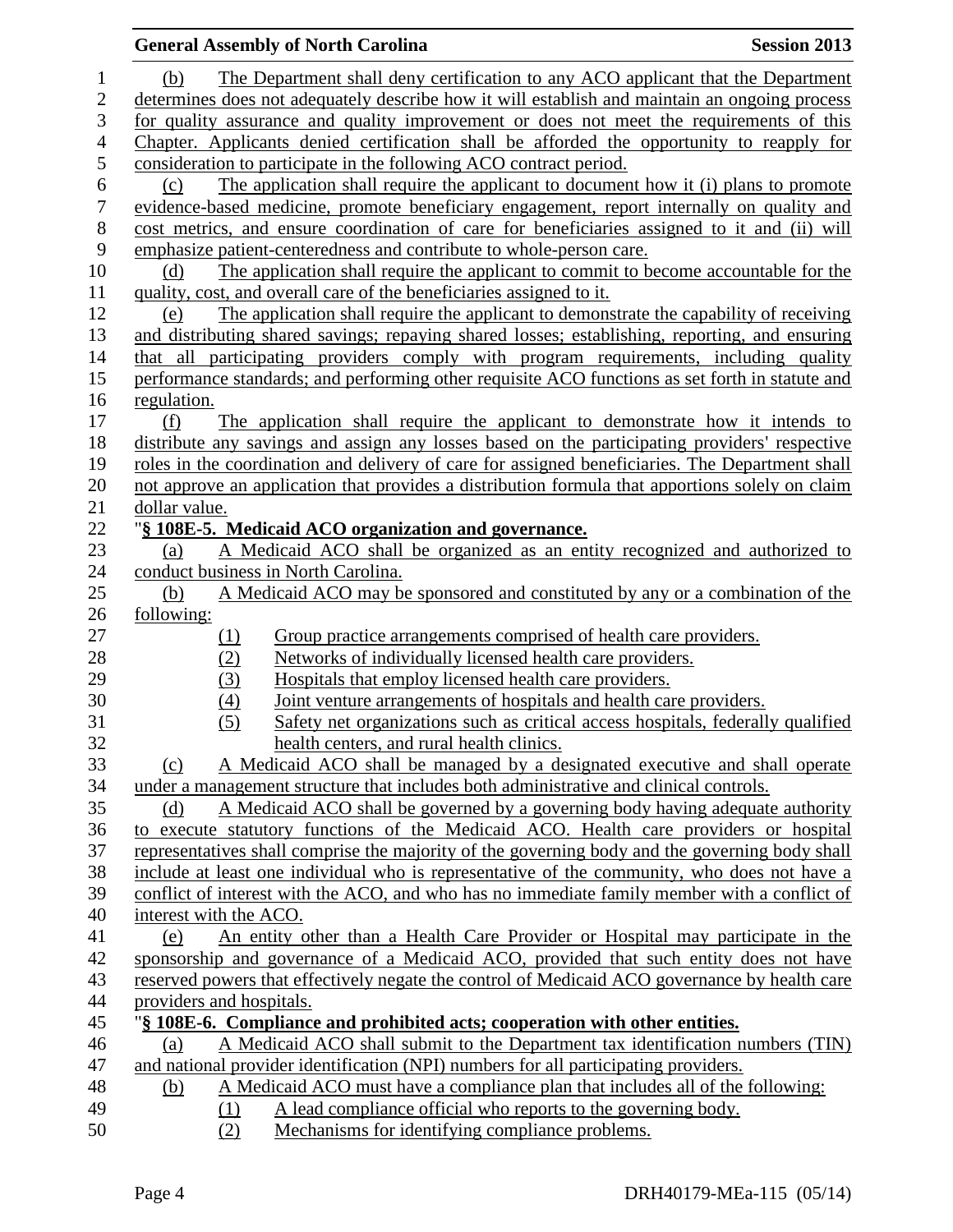|                | <b>General Assembly of North Carolina</b>                                                                                                                                                 | <b>Session 2013</b> |
|----------------|-------------------------------------------------------------------------------------------------------------------------------------------------------------------------------------------|---------------------|
| $\mathbf 1$    | (3)<br>A way for ACO providers, employees, or contractors to report suspected                                                                                                             |                     |
| $\overline{c}$ | problems.                                                                                                                                                                                 |                     |
| 3              | Compliance training.<br>(4)                                                                                                                                                               |                     |
| $\overline{4}$ | (5)<br>A requirement to report suspected violations to the appropriate law                                                                                                                |                     |
| 5              | enforcement agency.                                                                                                                                                                       |                     |
| 6              | A Medicaid ACO shall maintain a conflict of interest policy approved by its<br>(c)                                                                                                        |                     |
| 7              | governing body and maintain on file with the Division the most recent version.                                                                                                            |                     |
| 8              | A Medicaid ACO shall not engage in any activity that would prevent an assigned<br>(d)                                                                                                     |                     |
| 9              | beneficiary from receiving benefits to which the beneficiary is entitled and shall ensure that the                                                                                        |                     |
| 10             | delivery of services is in the best interests of the Medicaid and NC Health Choice beneficiaries.                                                                                         |                     |
| 11             | A Medicaid ACO shall provide all notices and instructional materials relating to<br>(e)                                                                                                   |                     |
| 12             | assigned beneficiaries and potentially assigned beneficiaries in a manner and format that may                                                                                             |                     |
| 13             | be easily understood in accordance with the provisions of federal regulations at 42 C.F.R. §                                                                                              |                     |
| 14             | 438.10.                                                                                                                                                                                   |                     |
| 15             | (f)<br>A Medicaid ACO shall be prohibited from offering gifts, cash, or other                                                                                                             |                     |
| 16             | remuneration to beneficiaries for choosing a particular provider or receiving services. As part                                                                                           |                     |
| 17             | of bona fide health education efforts, an ACO may supply certain items or services for free or                                                                                            |                     |
| 18             | below fair market value. Such items must either be preventive or advance a clinical goal for the                                                                                          |                     |
| 19             | beneficiary. The Division may institute a formal approval process for such practices.                                                                                                     |                     |
| 20             | A Medicaid ACO shall enter into, and continuously operate under, a cooperative<br>(g)                                                                                                     |                     |
| 21             | agreement with each local health department and each LME/MCO in the communities it serves                                                                                                 |                     |
| 22             | for the purposes of advancing whole-person care and population health improvement.                                                                                                        |                     |
| 23             | "§ 108E-7. Primary Care Physicians; capacity.                                                                                                                                             |                     |
| 24             | A Medicaid ACO must include as participants PCPs that agree to perform the<br>(a)                                                                                                         |                     |
| 25             | function of a patient-centered medical home for beneficiaries that select or are assigned to                                                                                              |                     |
| 26             | them. A PCP shall be affiliated with only a single Medicaid ACO at any one time; all other                                                                                                |                     |
| 27             | types of health care providers and facilities may be associated with one or more Medicaid                                                                                                 |                     |
| 28             | ACOs for purposes of participating in the Medicaid ACO Program.                                                                                                                           |                     |
| 29             | A Medicaid ACO shall include a number and distribution of PCPs capable of<br>(b)                                                                                                          |                     |
| 30             | serving a sizeable and diverse Medicaid population and have capacity at all times to serve at                                                                                             |                     |
| 31             | least 5,000 assigned Medicaid beneficiaries or a greater number of assigned beneficiaries that                                                                                            |                     |
| 32             | the Department reasonably determines is sufficient to ensure stability of the risk pool. The                                                                                              |                     |
| 33             | Department shall set the minimum number by rule, following validation of the number by an                                                                                                 |                     |
| 34             | independent actuary.                                                                                                                                                                      |                     |
| 35             | "Article 3.                                                                                                                                                                               |                     |
| 36             | "Assignment of Beneficiaries, Value-Based Payment, Quality Measurement.                                                                                                                   |                     |
| 37             | "§ 108E-8. Eligible beneficiary assignment.                                                                                                                                               |                     |
| 38             | An eligible beneficiary's selection of a PCP will be the basis for assigning the<br>(a)<br>beneficiary to a Medicaid ACO. If the beneficiary fails to enroll with a PCP within 30 days of |                     |
| 39<br>40       | gaining Medicaid eligibility, the Division will assign the beneficiary to a PCP participating in                                                                                          |                     |
| 41             |                                                                                                                                                                                           |                     |
| 42             | the Medicaid ACO Program using an auto-assignment process that considers selecting a PCP<br>within reasonable travel time, prohibits discrimination on the basis of health status or      |                     |
| 43             | requirements for health care, and allows the beneficiary to terminate the assignment without                                                                                              |                     |
| 44             | risk of discontinued or interrupted medical services. The Division shall maintain beneficiary                                                                                             |                     |
| 45             | freedom of choice with respect to selecting the PCP and ensure all applicable requirements of                                                                                             |                     |
| 46             | section 1905(t) of the Social Security Act (SSA) are met.                                                                                                                                 |                     |
| 47             | The Department may determine that selected classes of Medicaid beneficiaries<br>(b)                                                                                                       |                     |
| 48             | receiving limited benefits from Medicaid shall not be assigned to a Medicaid ACO due to the                                                                                               |                     |
| 49             | difficulty in systematically effecting their care.                                                                                                                                        |                     |
| 50             | Beneficiaries who cannot be assigned to Medicaid ACOs in accordance with<br>(c)                                                                                                           |                     |
| 51             | subsection (a) and (b) of this section, or who actively choose a PCP not affiliated with a                                                                                                |                     |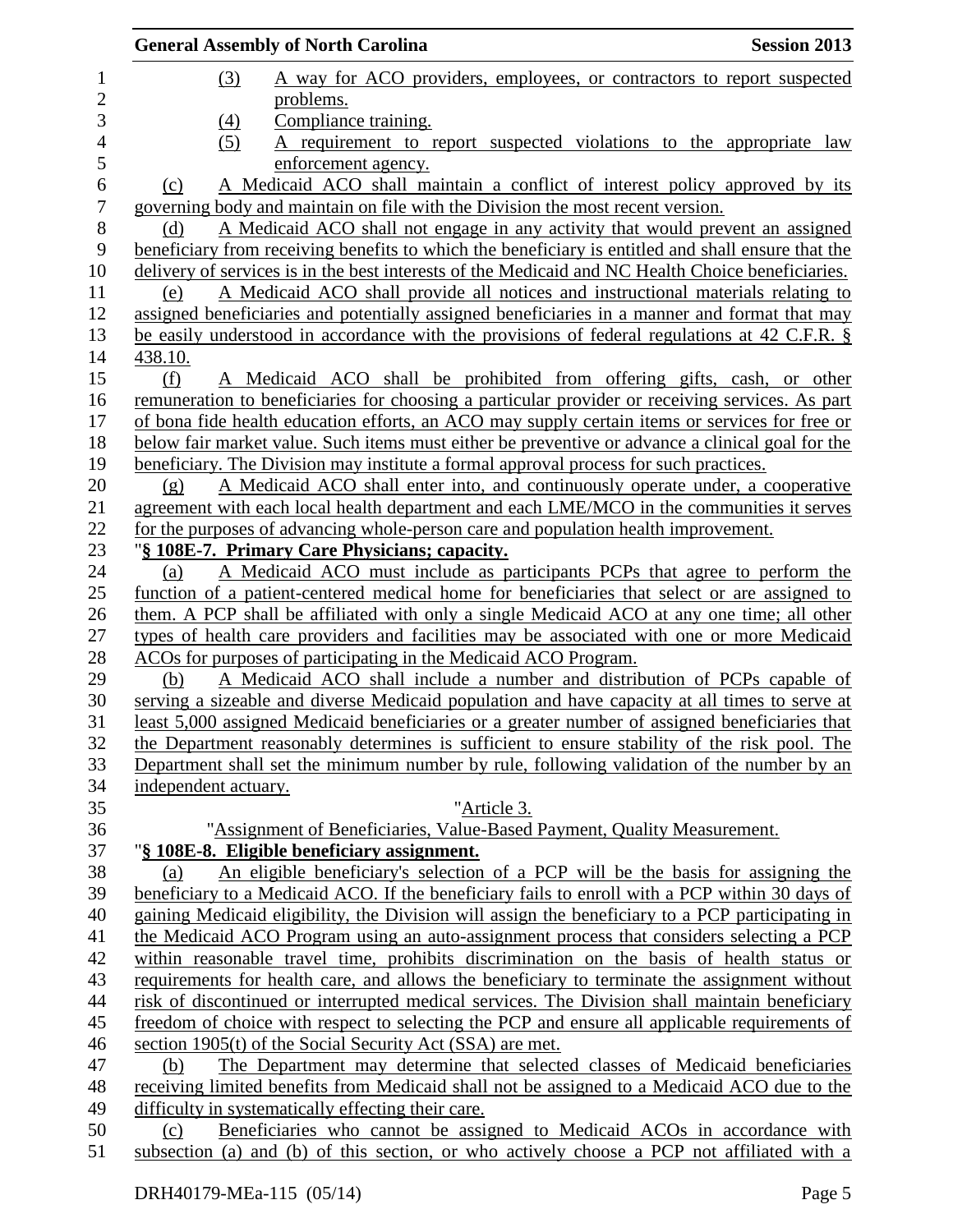|                  | <b>General Assembly of North Carolina</b>                                            |                   |                                                                                                     | <b>Session 2013</b> |  |
|------------------|--------------------------------------------------------------------------------------|-------------------|-----------------------------------------------------------------------------------------------------|---------------------|--|
| $\mathbf{1}$     |                                                                                      |                   | Medicaid ACO, shall be subject to care coordination under the Carolina Access program. The          |                     |  |
| $\mathbf{2}$     |                                                                                      |                   | Department may introduce into the Carolina Access program provider incentives for cost              |                     |  |
| 3                | efficiency and quality improvement that are comparable to the Medicaid ACO Program's |                   |                                                                                                     |                     |  |
| $\overline{4}$   |                                                                                      |                   | incentives yet suitable to the structure of Carolina Access.                                        |                     |  |
| 5                | "§ 108E-9. Shared savings and losses.                                                |                   |                                                                                                     |                     |  |
| $\boldsymbol{6}$ | (a)                                                                                  |                   | The Department shall develop a formal methodology for determining a Medicaid                        |                     |  |
| $\boldsymbol{7}$ |                                                                                      |                   | ACO payment model. The methodology shall be created with stakeholder input and shall be             |                     |  |
| $8\,$            |                                                                                      |                   | validated by an independent actuary. The payment model shall, to the extent actuarially sound,      |                     |  |
| 9                | incorporate the following features:                                                  |                   |                                                                                                     |                     |  |
| 10               | (1)                                                                                  |                   | The set of Medicaid-covered or NC Health Choice-covered services to be                              |                     |  |
| 11               |                                                                                      |                   | included in the pool of funds for which ACOs will share savings and losses;                         |                     |  |
| 12               |                                                                                      |                   | such set of services shall exclude the following items:                                             |                     |  |
| 13               |                                                                                      | <u>a.</u>         | Mental health, developmental disability, and substance abuse                                        |                     |  |
| 14               |                                                                                      |                   | services included in the capitation payments to LME/MCOs;                                           |                     |  |
| 15               |                                                                                      | <u>b.</u>         | Dental services as defined in the Medicaid dental benefit for                                       |                     |  |
| 16               |                                                                                      |                   | children;                                                                                           |                     |  |
| 17               |                                                                                      | $\underline{c}$ . | Long-term services and supports, which are nonmedical services that                                 |                     |  |
| 18               |                                                                                      |                   | are generally furnished to aged, blind, and disabled beneficiaries to                               |                     |  |
| 19               |                                                                                      |                   | assist with activities of daily living, not for short-term post-acute care                          |                     |  |
| 20               |                                                                                      |                   | or rehabilitative purposes;                                                                         |                     |  |
| 21               |                                                                                      | <u>d.</u>         | Eyeglasses for children supplied by the North Carolina Department                                   |                     |  |
| 22               |                                                                                      |                   | of Public Safety Nash Optical Plant; and                                                            |                     |  |
| 23               |                                                                                      | <u>e.</u>         | Such other services as the Department may reasonably determine are                                  |                     |  |
| 24               |                                                                                      |                   | not suitable to include in the ACO incentive arrangement.                                           |                     |  |
| 25               | (2)                                                                                  |                   | A process to determine and establish spending benchmarks for Medicaid                               |                     |  |
| 26               |                                                                                      |                   | ACOs, which shall consider:                                                                         |                     |  |
| 27               |                                                                                      | $\underline{a}$ . | Historical Medicaid health care expenditures for the beneficiary                                    |                     |  |
| 28               |                                                                                      |                   | population assigned to each ACO, or for a population having similar                                 |                     |  |
| 29               |                                                                                      |                   | eligibility status and demographic and health characteristics;                                      |                     |  |
| 30<br>31         |                                                                                      | <u>b.</u>         | Health cost inflation trends from a base measurement period to the                                  |                     |  |
| 32               |                                                                                      |                   | period of contract performance;<br>Changes in Medicaid coverage policy or payment rates between the |                     |  |
| 33               |                                                                                      | $\underline{C}$ . | base measurement period and the period of contract performance;                                     |                     |  |
| 34               |                                                                                      |                   | Risk adjustment in accordance with a suitable established                                           |                     |  |
| 35               |                                                                                      | <u>d.</u>         | methodology that considers the identifiable health status of each                                   |                     |  |
| 36               |                                                                                      |                   | assigned beneficiary;                                                                               |                     |  |
| 37               |                                                                                      | <u>e.</u>         | Exclusion of ninety percent (90%) of costs above a catastrophic case                                |                     |  |
| 38               |                                                                                      |                   | threshold set at either fifty thousand dollars (\$50,000) or, if                                    |                     |  |
| 39               |                                                                                      |                   | significantly different, the 99th percentile of applicable annual                                   |                     |  |
| 40               |                                                                                      |                   | individual health care expenditures; and                                                            |                     |  |
| 41               |                                                                                      | <u>f.</u>         | Resetting of the benchmark effective at the beginning of the fourth                                 |                     |  |
| 42               |                                                                                      |                   | year of Medicaid ACO Program operations and periodically                                            |                     |  |
| 43               |                                                                                      |                   | thereafter at an interval that will appropriately reflect changes in                                |                     |  |
| 44               |                                                                                      |                   | Medicaid health care expenditures.                                                                  |                     |  |
| 45               | (3)                                                                                  |                   | A process to compute savings and losses and the share of savings owed to                            |                     |  |
| 46               |                                                                                      |                   | the ACO by the State or the share of loss owed to the State by the ACO that                         |                     |  |
| 47               |                                                                                      |                   | includes the following:                                                                             |                     |  |
| 48               |                                                                                      | a.                | Tabulation of actual health care expenditures incurred by                                           |                     |  |
| 49               |                                                                                      |                   | beneficiaries assigned to each ACO, taking into account lags between                                |                     |  |
| 50               |                                                                                      |                   | dates of service and dates of claim payment, and removing ninety                                    |                     |  |
| 51               |                                                                                      |                   | percent (90%) of costs above the catastrophic case threshold;                                       |                     |  |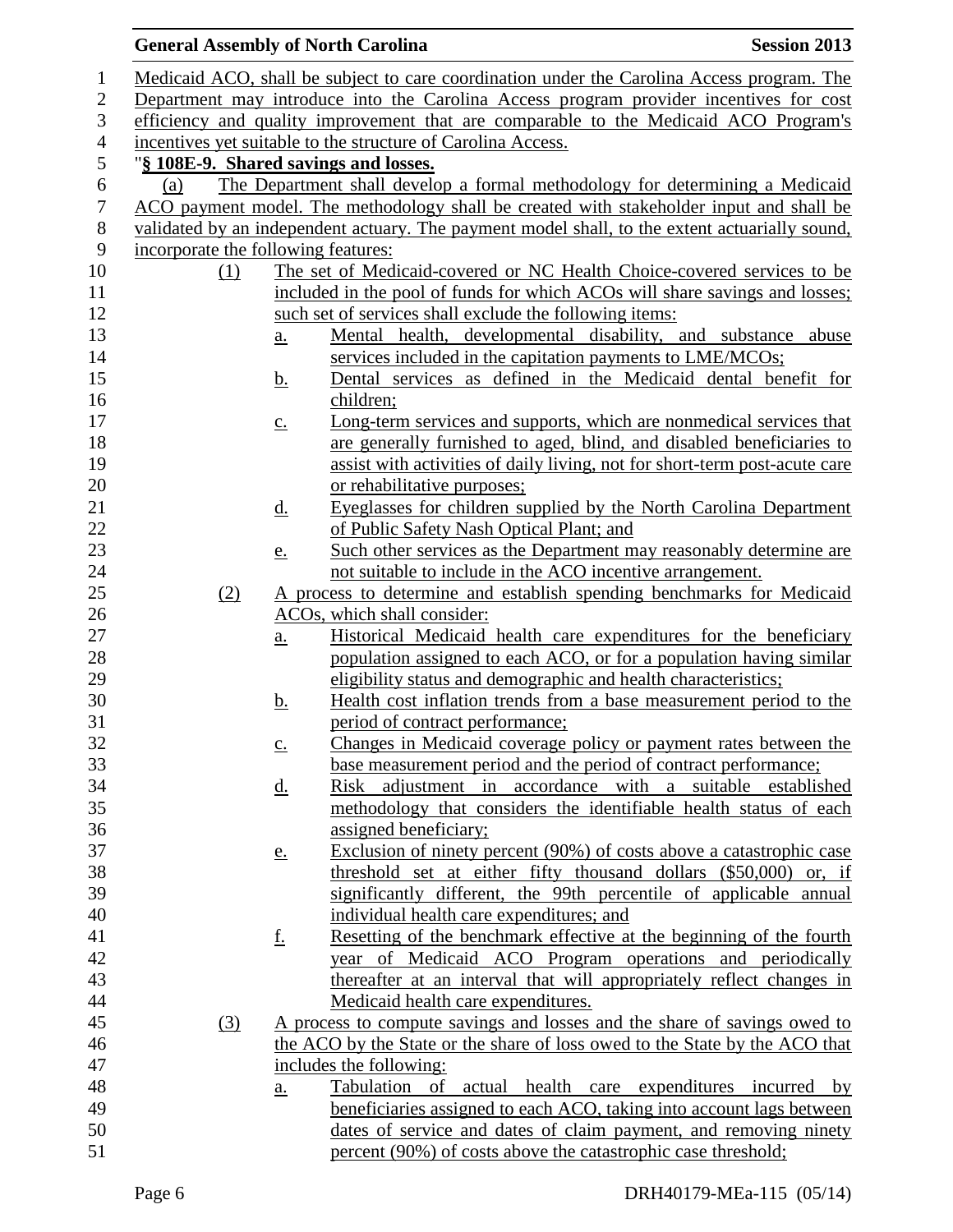|                                                                                                                                                                                           | <b>General Assembly of North Carolina</b> |                                             | <b>Session 2013</b>                                                                                                                         |
|-------------------------------------------------------------------------------------------------------------------------------------------------------------------------------------------|-------------------------------------------|---------------------------------------------|---------------------------------------------------------------------------------------------------------------------------------------------|
|                                                                                                                                                                                           | <u>b.</u>                                 |                                             | Calculation of ACO savings or losses by subtracting actual incurred                                                                         |
|                                                                                                                                                                                           |                                           | expenditures from the benchmark;            |                                                                                                                                             |
|                                                                                                                                                                                           | $\underline{c}$ .                         |                                             | For an ACO that fully meets established goals for quality of care and                                                                       |
|                                                                                                                                                                                           |                                           |                                             | that produces savings greater than two percent (2%) of the                                                                                  |
|                                                                                                                                                                                           |                                           |                                             | benchmark, to award the ACO a share of savings, to include the first                                                                        |
|                                                                                                                                                                                           |                                           |                                             | two percent $(2\%)$ ; the savings share shall be sixty percent $(60\%)$ in                                                                  |
|                                                                                                                                                                                           |                                           |                                             | the first and second contract years, eighty percent (80%) in the third                                                                      |
|                                                                                                                                                                                           |                                           |                                             | contract year, and one hundred percent (100%) in the fourth and                                                                             |
|                                                                                                                                                                                           |                                           | subsequent contract years;                  |                                                                                                                                             |
|                                                                                                                                                                                           | <u>d.</u>                                 |                                             | For an ACO that does not fully meet quality goals but that meets or                                                                         |
|                                                                                                                                                                                           |                                           |                                             | exceeds the minimum quality goals and produces savings, to reduce                                                                           |
|                                                                                                                                                                                           |                                           |                                             | the savings shares stated above on a sliding scale up to 20 percentage                                                                      |
|                                                                                                                                                                                           |                                           | points;                                     |                                                                                                                                             |
|                                                                                                                                                                                           | <u>e.</u>                                 |                                             | For an ACO that fully meets established goals for quality of care and                                                                       |
|                                                                                                                                                                                           |                                           |                                             | that produces a loss greater than two percent $(2%)$ of the benchmark,                                                                      |
|                                                                                                                                                                                           |                                           |                                             | to recoup from the ACO a share of the loss, to include the first two                                                                        |
|                                                                                                                                                                                           |                                           |                                             | percent $(2\%)$ ; the ACO's loss share shall be forty percent $(40\%)$ in                                                                   |
|                                                                                                                                                                                           |                                           |                                             | the first and second contract years, sixty percent $(60\%)$ in the third                                                                    |
|                                                                                                                                                                                           |                                           |                                             | contract year, and eighty percent (80%) in the fourth and subsequent                                                                        |
|                                                                                                                                                                                           |                                           | contract years;                             |                                                                                                                                             |
|                                                                                                                                                                                           | <u>f.</u>                                 |                                             | For an ACO that does not fully meet quality goals but that meets or<br>exceeds the minimum quality goals and produces savings, to raise the |
|                                                                                                                                                                                           |                                           |                                             | loss shares stated above on a sliding scale up to 20 percentage points;                                                                     |
|                                                                                                                                                                                           |                                           |                                             |                                                                                                                                             |
|                                                                                                                                                                                           | g.                                        |                                             | Limiting the amount owed by the State to the ACO, after all other<br>factors are taken into account, to fifteen percent (15%) of the        |
|                                                                                                                                                                                           |                                           | benchmark amount; and                       |                                                                                                                                             |
|                                                                                                                                                                                           | <u>h.</u>                                 |                                             | Limiting the amount owed by the ACO to the State, after all other                                                                           |
|                                                                                                                                                                                           |                                           |                                             | factors are taken into account, to five percent $(5\%)$ of the benchmark                                                                    |
|                                                                                                                                                                                           |                                           |                                             | amount in the first contract year, seven and one-half percent (7.5%)                                                                        |
|                                                                                                                                                                                           |                                           |                                             | in the second, third, and fourth contract years, and ten percent $(10\%)$                                                                   |
|                                                                                                                                                                                           |                                           | in the fifth and subsequent contract years. |                                                                                                                                             |
|                                                                                                                                                                                           | (b)                                       |                                             | The Department shall devise and implement a savings and loss sharing arrangement                                                            |
|                                                                                                                                                                                           |                                           |                                             | for outpatient prescription drugs whereby ACOs and LME/MCOs shall jointly participate in the                                                |
|                                                                                                                                                                                           |                                           |                                             | cost outcomes for beneficiaries that each pair of ACO and LME/MCO serves in common. Such                                                    |
|                                                                                                                                                                                           |                                           |                                             | arrangement shall follow principles similar to those reflected in G.S. $108E-9(a)$ and shall be                                             |
| developed with stakeholder input and validated by an independent actuary. Upon completion                                                                                                 |                                           |                                             |                                                                                                                                             |
|                                                                                                                                                                                           |                                           |                                             | and prior to implementation, the Department shall report on the arrangement and validation                                                  |
|                                                                                                                                                                                           |                                           |                                             | from the independent actuary to the Joint Legislative Oversight Committee on Health and                                                     |
|                                                                                                                                                                                           | Human Services (JLOC).                    |                                             |                                                                                                                                             |
|                                                                                                                                                                                           | (c)                                       |                                             | A Medicaid ACO shall be responsible for receiving and distributing any shared                                                               |
|                                                                                                                                                                                           |                                           |                                             | savings and assessing and repaying to the Division any and all shared losses. The Division shall                                            |
|                                                                                                                                                                                           |                                           |                                             | remit payment of any savings share solely to the Medicaid ACO entity and shall not have any                                                 |
|                                                                                                                                                                                           |                                           |                                             | obligation to the ACO's participating providers with respect to shared savings or losses. The                                               |
| Medicaid ACO must establish a self-executing method for repaying its share of any losses to                                                                                               |                                           |                                             |                                                                                                                                             |
| the State. Such method must be approved by the Division at the time of contract execution.                                                                                                |                                           |                                             |                                                                                                                                             |
| Notwithstanding Articles 1 through 64 of Chapter 58 of the General Statutes, a<br>(d)<br>Medicaid ACO certified pursuant to this Chapter shall not be required to obtain certification or |                                           |                                             |                                                                                                                                             |
|                                                                                                                                                                                           |                                           |                                             |                                                                                                                                             |
|                                                                                                                                                                                           |                                           |                                             | licensure from the Department of Insurance for providing services to Medicaid beneficiaries                                                 |
|                                                                                                                                                                                           | consistent with this Chapter.             |                                             |                                                                                                                                             |
|                                                                                                                                                                                           | "§ 108E-10. Quality measures and data.    |                                             |                                                                                                                                             |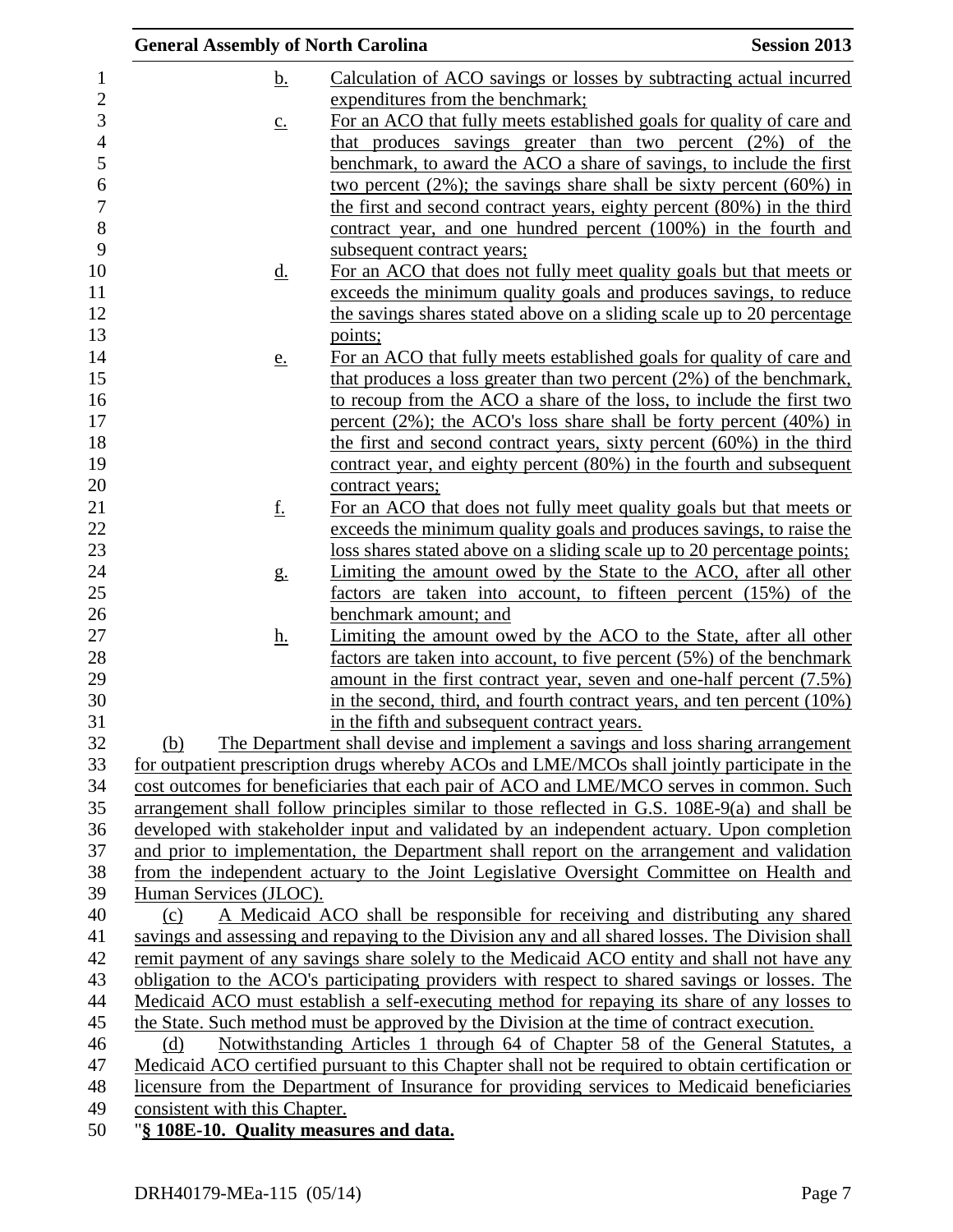## **General Assembly of North Carolina Session 2013**  (a) The Department, with stakeholder input, shall develop a Medicaid quality measurement protocol and establish objectively measurable goals for ACOs that identify the ranges of performance required to effectuate the savings and loss sharing provisions of G.S. 108E-9. Once developed, the Department shall report on the quality measurement protocol and objectively measurable goals for ACOs to the JLOC. Medicaid ACOs shall be required to 6 report on the specified list of measures. The Department shall, as part of the quality<br>
T measurement protocol, determine data sources for these measures. The Department may design measurement protocol, determine data sources for these measures. The Department may design the quality measurement protocol to expand the array of quality standards and to raise the expected levels of ACO quality performance over time. (b) A Medicaid ACO shall be required to share clinical data from electronic health records or other sources to permit quality measurement and to enable providers not directly linked to one another to see information on patients actively in their care. (c) The Division shall deliver to Medicaid ACOs certain identifiable service-specific data on assigned beneficiaries to be used by the ACOs and participating providers for the limited purposes of health needs assessment, care coordination, treatment, health care operations, and performance evaluation. The Division shall also make available periodic reports of the assigned beneficiaries' aggregated health care usage and cost experience. (d) All data shared in accordance with this section shall comply with the Health Insurance Portability and Accountability Act of 1996, P.L. 104-191, as amended, (HIPAA) the rules adopted under HIPAA, and other applicable federal laws. "**§ 108E-11. Pilot projects.** The Department, subject to approval by the federal Centers for Medicare & Medicaid Services (CMS), may develop and implement one or more of the following types of pilot projects: (1) A Medicaid ACO may propose to assume a greater degree of risk for health costs and quality than that specified in G.S. 108E-9. The Department shall undertake such an arrangement if it determines that it is administratively feasible and likely to enhance Medicaid budget predictability and sustainability and to improve quality of care. (2) The Department may devise and test a limited set of episode-bundled payments, whereby the fees for all providers and facilities involved in the care of a patient undergoing a specified episode of treatment are consolidated into a single prospectively set payment to be made to one lead entity that will distribute portions of the payment to the constituent providers and facilities. Any bundled payments made shall count as unit payments in the accounting for Medicaid ACO savings and losses, as applicable. The Department shall regularly report to the JLOC on the progress in implementing any pilot projects and the impact of such projects. "**§ 108E-12. State action immunity.** The North Carolina General Assembly intends to exempt activities undertaken pursuant to the Medicaid ACO Program that might otherwise be constrained by State antitrust laws and to provide immunity for such activities from federal antitrust laws through the State action immunity doctrine; however, notwithstanding this section, the General Assembly does not intend to allow and does not authorize any person or entity to engage in activities or to conspire to engage in activities that would constitute per se violations of State or federal antitrust laws." **SECTION 2.(b)** Application for State plan amendments and waivers to implement Chapter 108E of the General Statutes, as enacted by subsection (a) of this section, shall be as follows: (1) The Department shall apply to CMS for such State plan amendments or waivers as may be necessary to implement the provisions of this act and to secure federal financial participation for State Medicaid expenditures under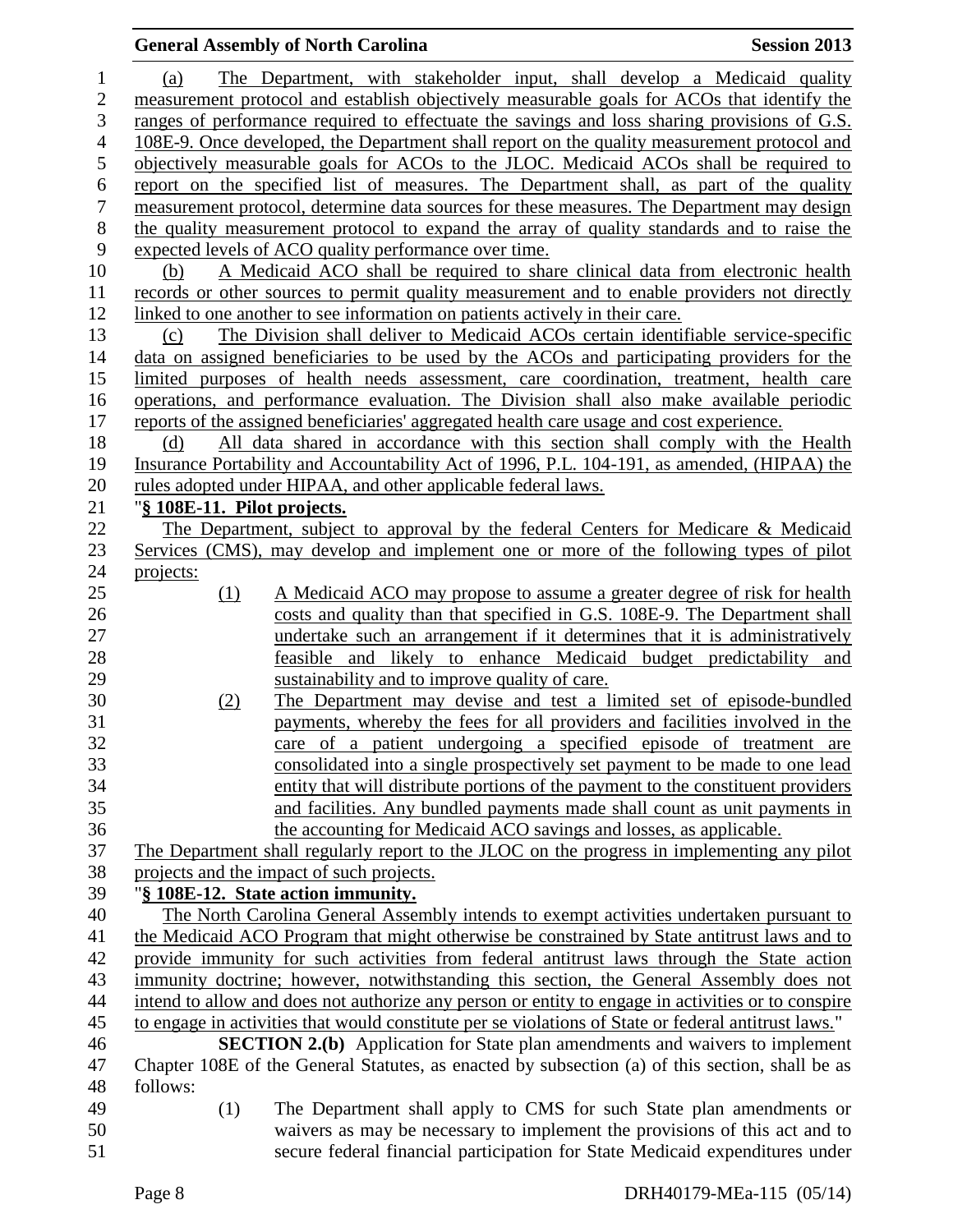|                                                                                           |                          |      | <b>General Assembly of North Carolina</b>                                           | <b>Session 2013</b>                                                                               |
|-------------------------------------------------------------------------------------------|--------------------------|------|-------------------------------------------------------------------------------------|---------------------------------------------------------------------------------------------------|
|                                                                                           |                          |      |                                                                                     | the federal Medicaid program and shall take such additional steps as may be                       |
|                                                                                           |                          |      |                                                                                     | necessary to secure on behalf of participating ACOs such as waivers,                              |
|                                                                                           |                          |      |                                                                                     | exemptions, or advisory opinions to ensure that such ACOs are in                                  |
|                                                                                           |                          |      |                                                                                     | compliance with applicable provisions of State and federal laws related to                        |
|                                                                                           |                          |      |                                                                                     | fraud and abuse, including, but not limited to, anti-kickback, self-referral,                     |
|                                                                                           |                          |      | false claims, and civil monetary penalties.                                         |                                                                                                   |
|                                                                                           |                          | (2)  |                                                                                     | The Department may apply for participation in federal ACO demonstration                           |
|                                                                                           |                          |      | projects that align with the goals of this act.                                     |                                                                                                   |
|                                                                                           |                          | (3)  |                                                                                     | The Department shall notify the General Assembly of any applications to                           |
|                                                                                           |                          |      |                                                                                     | CMS for State plan amendments or waivers that are submitted in order to                           |
|                                                                                           |                          |      | implement the provisions of this act.                                               |                                                                                                   |
|                                                                                           |                          |      | <b>SECTION 2.(c)</b> G.S. 150B-1(d) is amended by adding a new subdivision to read: |                                                                                                   |
|                                                                                           | " $(d)$                  |      |                                                                                     | Exemptions from Rule Making. – Article 2A of this Chapter does not apply to the                   |
|                                                                                           | following:               |      |                                                                                     |                                                                                                   |
|                                                                                           |                          | (26) |                                                                                     | The Department of Health and Human Services with respect to Chapter                               |
|                                                                                           |                          |      | 108E of the General Statutes."                                                      |                                                                                                   |
|                                                                                           |                          |      | <b>SECTION 2.(d)</b> G.S. 143C-9-1(a) reads as rewritten:                           |                                                                                                   |
|                                                                                           | " $(a)$                  |      |                                                                                     | The Medicaid Special Fund is established as a nonreverting special fund in the                    |
|                                                                                           |                          |      |                                                                                     | Department of Health and Human Services. The Medicaid Special Fund shall consist of (i) the       |
|                                                                                           |                          |      |                                                                                     | federal Medicaid disproportionate share monies remaining after payments are made to               |
|                                                                                           |                          |      |                                                                                     | hospitals. hospitals and (ii) the State's proportioned share of savings derived under the         |
|                                                                                           |                          |      |                                                                                     | Medicaid ACO program established in Chapter 108E. Annually, the Department shall transfer         |
|                                                                                           |                          |      |                                                                                     | the disproportionate share gain, after payments are made to hospitals, hospitals and the derived  |
|                                                                                           |                          |      |                                                                                     | savings from the Medicaid ACO program, to the Medicaid Special Fund. Funds deposited to           |
|                                                                                           |                          |      |                                                                                     | the Medicaid Special Fund shall only be available for expenditure upon an act of appropriation    |
|                                                                                           | of the General Assembly. |      |                                                                                     |                                                                                                   |
|                                                                                           |                          |      |                                                                                     |                                                                                                   |
|                                                                                           |                          |      |                                                                                     | <b>SECTION 2.(e)</b> The Department shall evaluate the Medicaid ACO Program                       |
|                                                                                           |                          |      |                                                                                     | annually to assess whether cost savings, including, but not limited to, savings in administrative |
| costs and savings due to improved health outcomes, are achieved through implementation of |                          |      |                                                                                     |                                                                                                   |
| the Program. The Department shall evaluate the Medicaid ACO Program annually and report   |                          |      |                                                                                     |                                                                                                   |
| the results of the evaluations and any recommendations to the Joint Legislative Oversight |                          |      |                                                                                     |                                                                                                   |
| Committee on Health and Human Services.                                                   |                          |      |                                                                                     |                                                                                                   |
|                                                                                           |                          |      | <b>SECTION 2.(f)</b> Construction of act:                                           |                                                                                                   |
|                                                                                           |                          | (1)  |                                                                                     | Nothing in this act shall be construed to limit the choice of a Medicaid                          |
|                                                                                           |                          |      |                                                                                     | beneficiary to access care for family planning services or any other type of                      |
|                                                                                           |                          |      |                                                                                     | health care services from a qualified health care provider who is not                             |
|                                                                                           |                          |      | participating in the Medicaid ACO Program.                                          |                                                                                                   |
|                                                                                           |                          | (2)  |                                                                                     | Nothing in this act shall be construed to preclude the Department, qualified                      |
|                                                                                           |                          |      |                                                                                     | primary care and behavioral health care providers, licensed health care                           |
|                                                                                           |                          |      |                                                                                     | facilities, or any other provider or payer of health care services from                           |
|                                                                                           |                          |      |                                                                                     | participating in other ACOs, health or behavioral health ACO models,                              |
|                                                                                           |                          |      | medical home programs, or projects.                                                 |                                                                                                   |
|                                                                                           |                          |      | SECTION $2.(g)$                                                                     | The sum of one million dollars $(\$1,000,000)$ is hereby                                          |
|                                                                                           |                          |      |                                                                                     | appropriated for fiscal year 2014-2015 from the General Fund to the Department of Health and      |
|                                                                                           |                          |      | Human Services for the following:                                                   |                                                                                                   |
|                                                                                           |                          | (1)  | Any necessary changes to NCTracks.                                                  |                                                                                                   |
|                                                                                           |                          | (2)  | Benchmark setting and independent actuarial validation thereof.                     |                                                                                                   |
|                                                                                           |                          | (3)  | To otherwise implement this act.                                                    |                                                                                                   |
|                                                                                           |                          |      |                                                                                     | <b>SECTION 3.</b> Long-Term Services and Supports. - The Department shall report to               |
|                                                                                           |                          |      |                                                                                     | the Joint Legislative Oversight Committee on Health and Human Services by February 16,            |